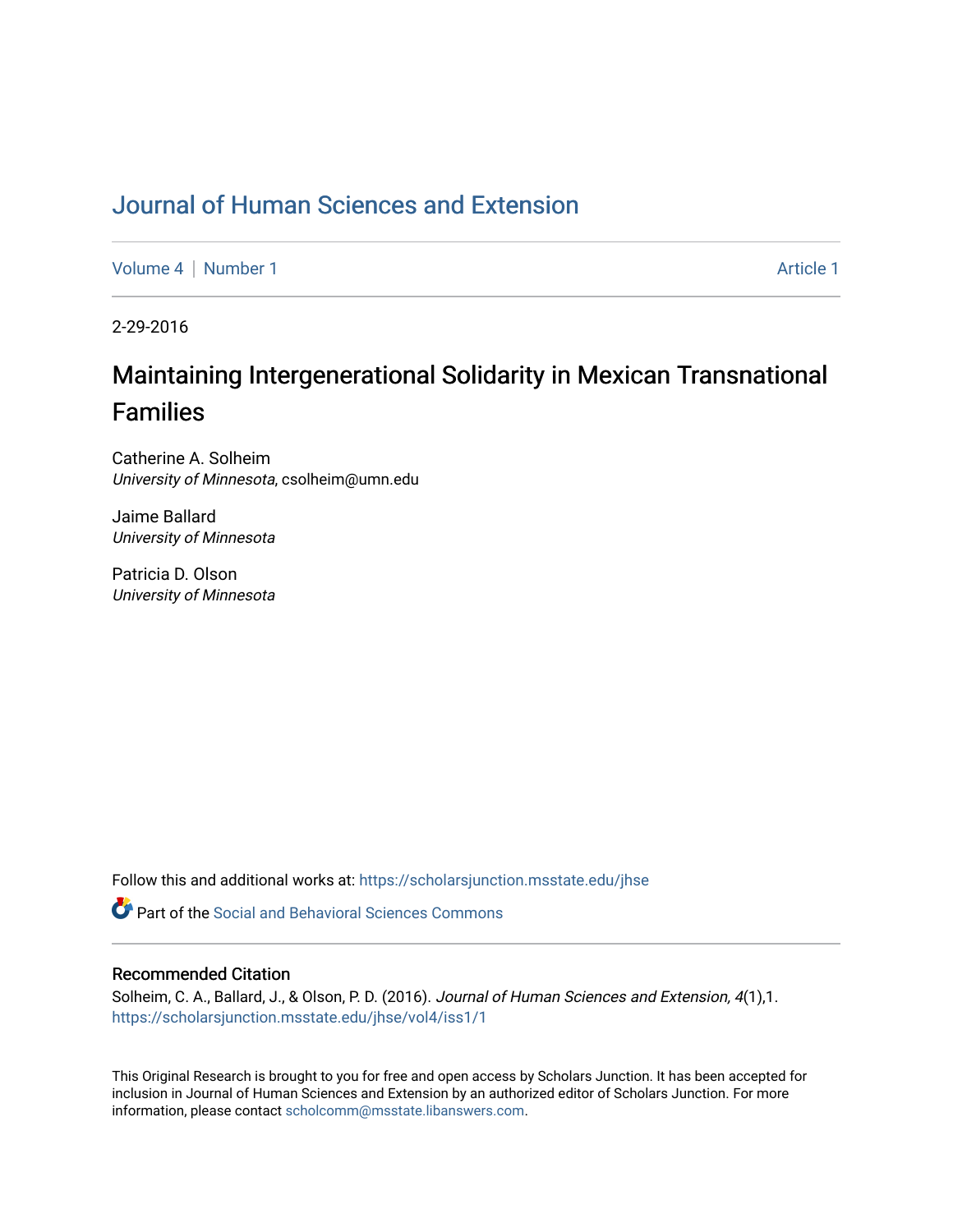#### Acknowledgments

Data used in this study are from a research project supported by the International Science Education Competitive Grants Program of the National Institute of Food and Agriculture. Additionally, the authors would like to acknowledge the work of Han-nah Kim, whose Master's thesis provided the basis for this manuscript.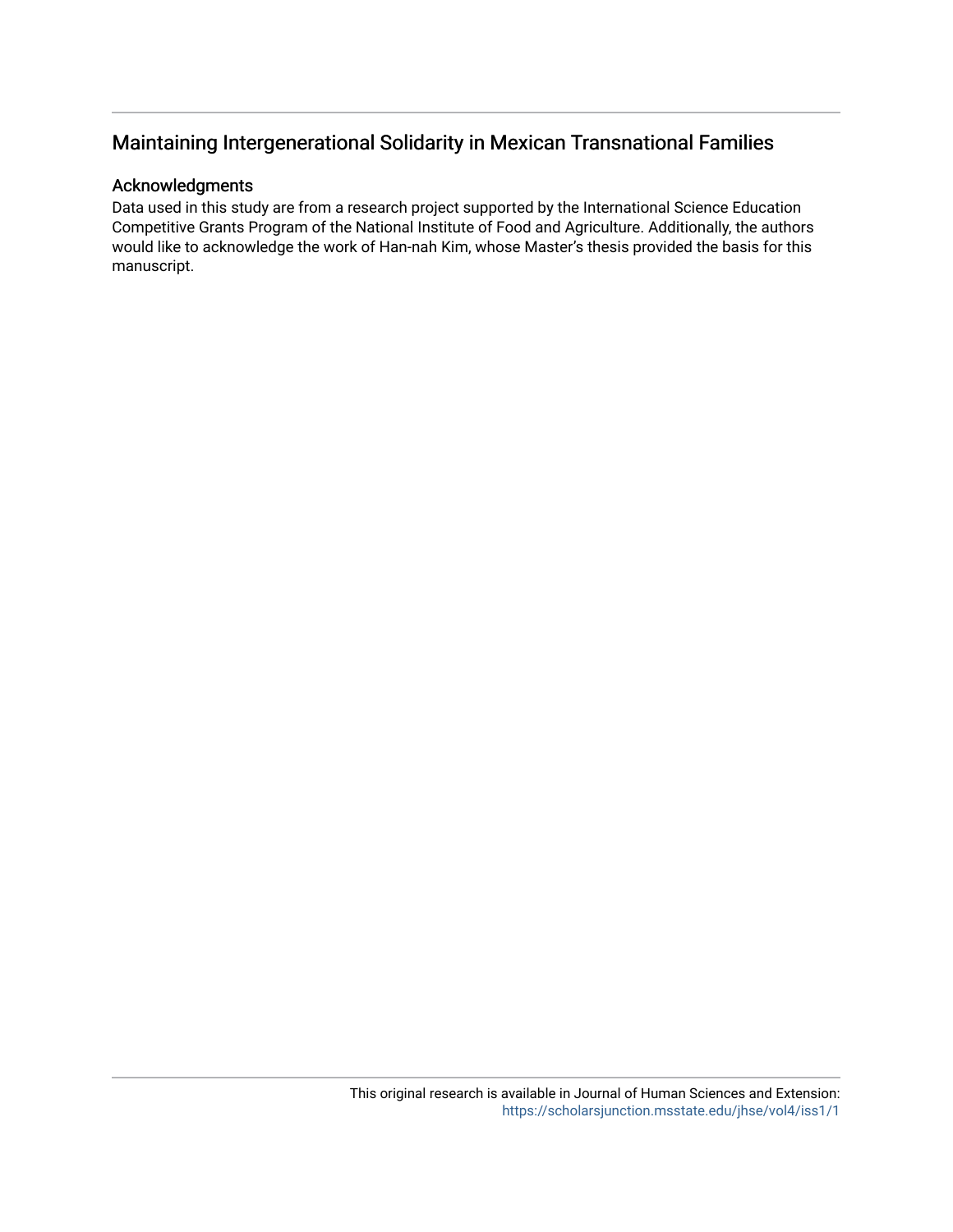**Catherine A. Solheim Jaime Ballard Patricia D. Olson** 

*University of Minnesota* 

*This study explored how Mexican transnational families maintain intergenerational relationships, using five of the dimensions of the intergenerational solidarity framework. Interview data from 13 adult migrant children who lived in the U.S. and their parents who lived in Mexico were analyzed. Structural solidarity was challenged by great distance between families. Families maintained associational solidarity by making contact frequently, though visiting was often restricted by lack of documentation. Functional solidarity was expressed through financial support to parents. This involved remittances sent to parents. However, it should be noted that it was often migrants' siblings in Mexico who managed these remittances. Affectual solidarity was expressed through statements of love and concern for one another. Normative solidarity and consensual solidarity reflected the value of familismo through financial support and the desire to live together. Several dimensions of intergenerational solidarity are interconnected. This study provides evidence for the relevance of the intergenerational solidarity framework in transnational families and suggests that geographic context is relevant when studying intergenerational relationships.* 

*Keywords:* transnational migrants, transnational families, intergenerational relationships

#### **Introduction**

In the face of financial uncertainty and hardship, many families use migrant work to address their financial needs (Portes, Escobar, & Arana, 2008). This often leads to a transnational family, where one or more members live outside their home country and others remain in their country of origin. Family separations across borders can last for extended periods of time, often years. Though research has addressed the financial support provided by migrant workers to family in the home country, little research has examined nonfinancial, family-based support and relationship changes while migrant family members are away for extended periods of time for work. This literature gap is noted in the call for increased study of the family in the context of

Direct correspondence to Catherine A. Solheim at csolheim@umn.edu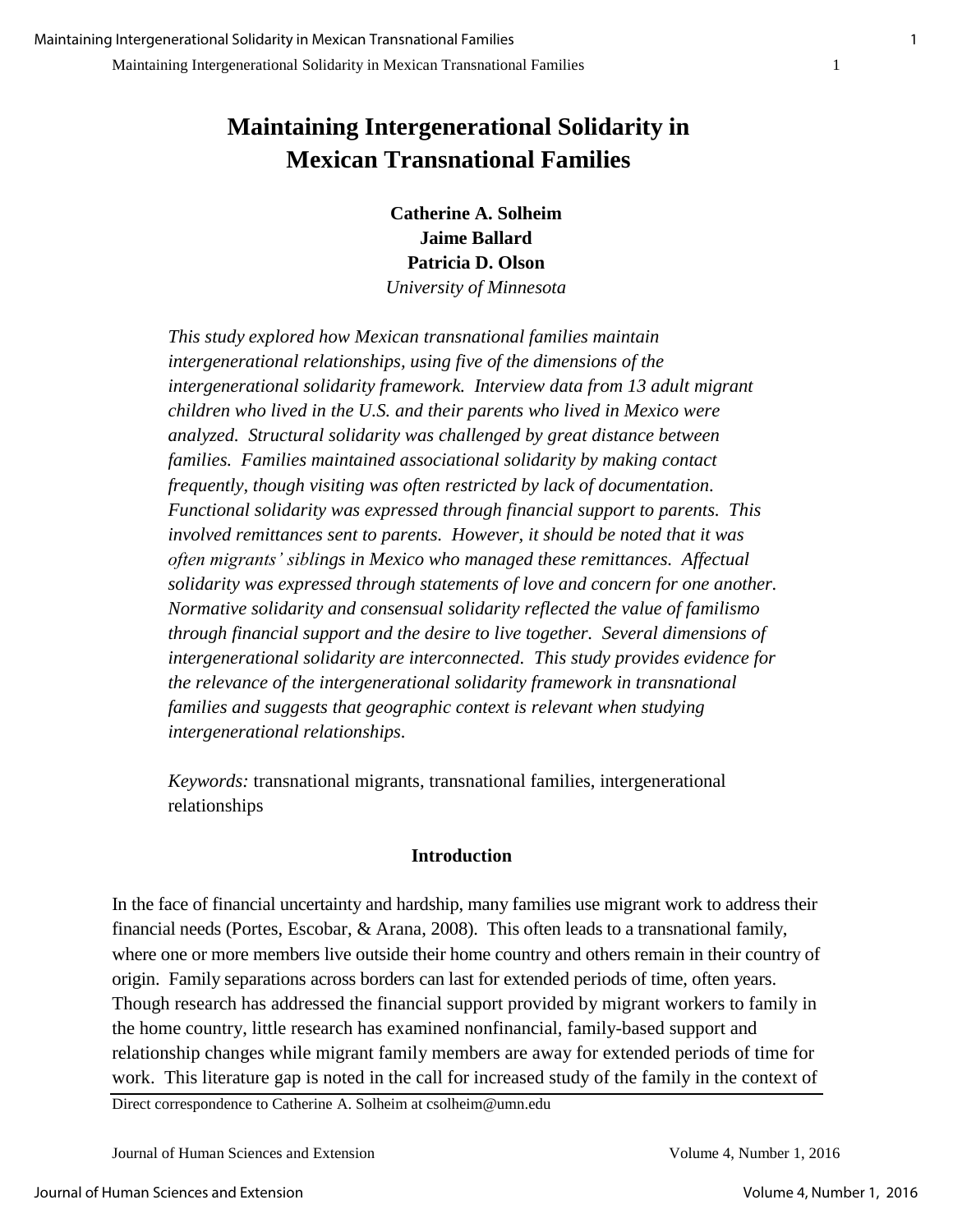globalization and transnationalism (Trask, 2013), and particularly for study of migrants' social support and relationships with families who remain in home countries (Portes et al., 2008).

In the United States, immigrants from Mexico account for 32% of all immigrants (Pew Hispanic Center, 2009). However, little research has addressed how Mexican migrants and their families maintain relationships that span borders. Research has focused primarily on transnational children and parenting; little has addressed the relationship between adult migrant children and their aging parents (Sun, 2012). Aging parents are frequently recipients of remittances sent home, particularly due to the lack of institutional resources for the elderly in Mexico (Orozco, 2004). Although elderly men are likely to be earning some income, elderly women are likely to depend on their families for support (Gomes, 2007).

Bengtson and Roberts' (1991) intergenerational solidarity framework is particularly appropriate for studying transnational, intergenerational relationships because it focuses on family solidarity across the adult life course and provides a lens to examine transnational families' unique patterns of unity. Therefore, this study used an intergenerational solidarity lens to examine the intergenerational relationships between parents in Mexico and their adult children in the U.S., thus providing evidence of ways that Mexican families maintain solidarity in a transnational context.

## **Literature Review**

Following is a description of the intergenerational solidarity framework and a review of recent empirical studies on intergenerational relationships in transnational families. Although most studies did not explicitly use the intergenerational solidarity framework to frame the research, parallels to the five dimensions of the framework will be drawn. This review draws from research on transnational families, in general, noting relevant connections to Mexican family culture.

## **Theoretical Framework: Intergenerational Solidarity**

The intergenerational solidarity framework, developed by Bengtson and Roberts (1991), explains patterns of solidarity among parents and adult children during the adult family life course. Solidarity is the union of interests, purpose, or sympathies among family members (Bengtson & Roberts, 1991). It describes how families are connected across generations (Bengtson & Roberts, 1991; Durkheim, 1933). Family norms, functional interdependence, and consensus among members are emphasized as important factors of solidarity in broader models of social solidarity (Durkheim, 1933; Roberts, Richards, & Bengston, 1991). The framework includes six elements of solidarity, specifically between parents and their adult children: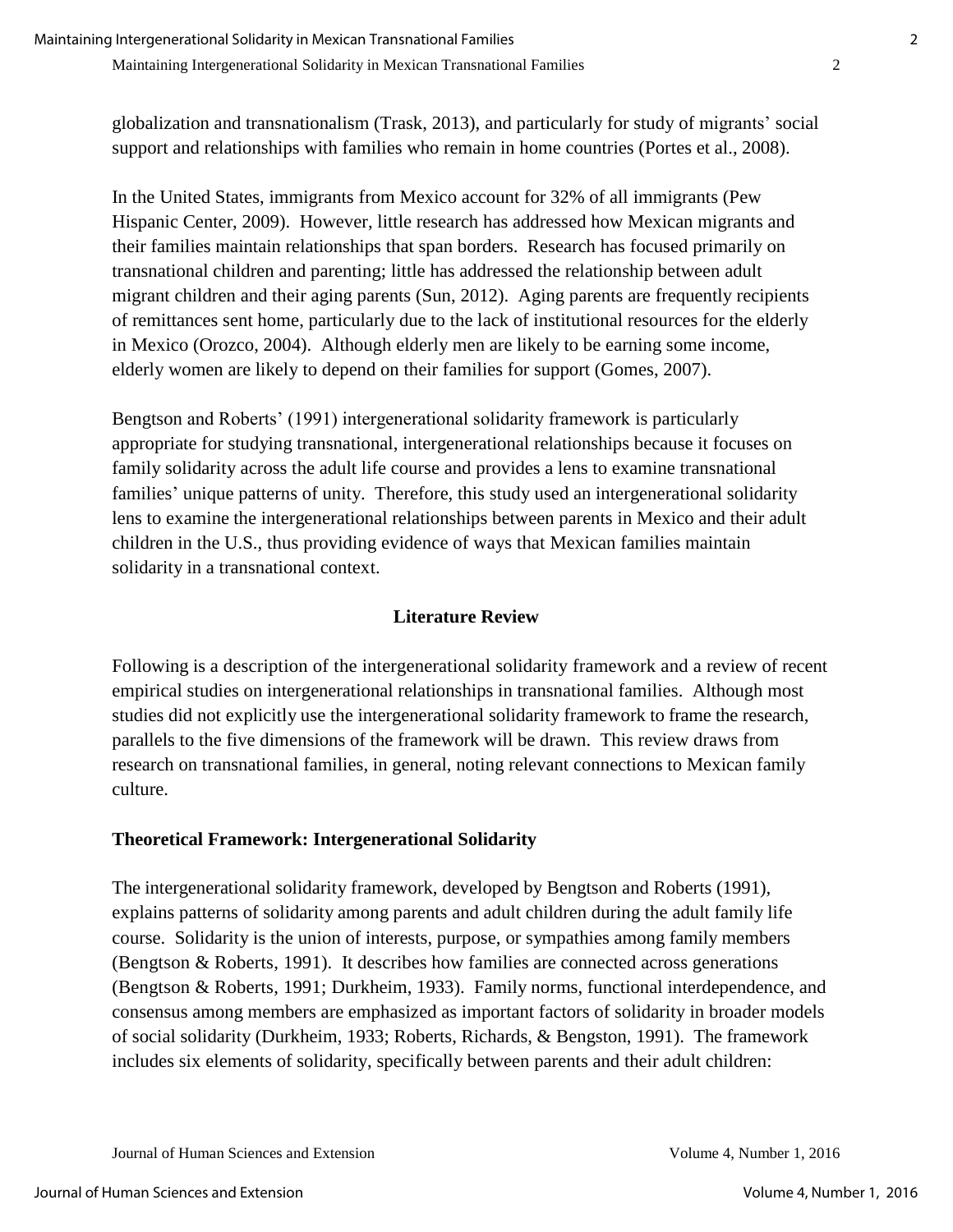structural, associational, functional, affectual, normative, and consensual (Bengtson & Roberts, 1991).

**Structural solidarity.** Structural solidarity refers to the structures providing or constricting opportunities for interaction between generations, such as physical proximity between generations, number of siblings, and health of family members. The impact of physical proximity is particularly relevant in transnational families, and several studies have documented difficulty in maintaining intergenerational relationships when families are separated by distance. Sands and Roer-Strier (2004) showed that when daughters moved to Israel for religious reasons, their U.S.-based mothers felt ambivalence, loss, and pain. Children who live in other countries experience a similar loss of connection with their parents. A qualitative study of 28 adult children who left Turkey to live in the U.S. indicated they felt ambivalent about how their connections with their parents changed after their relocation, and their level of closeness to their parents decreased (Şenyürekli & Detzner, 2008). Both studies found that geographic distance was associated with less frequent contact and close support among family members (Sands & Roer-Strier, 2004; Şenyürekli & Detzner, 2008), two aspects of associational solidarity.

**Associational solidarity.** Associational solidarity represents the frequency and patterns of contact between generations. While geographic distance makes it challenging for families to maintain strong family ties, transnational families find ways to do so on a regular basis. New communication technologies have increased the frequency of interaction and helped maintain emotional bonds among family members living in different countries (Bacigalupe & Lambe, 2011; Baldassar, 2007; Parreñas, 2005; Wilding, 2006).

Visiting in person is another way for families to maintain their relationships. Wilding and Baldassar (2009) explained that migrants from Australia, especially women, often visited their aging parents in Italy and Ireland and were always financially prepared in case they needed to make an emergency visit related to their parents' health problems. However, visiting is not always possible. Menjívar (2002) found that children who were born in Guatemala and raised in the U.S. were often undocumented and experienced barriers to travel to their country of origin to visit family members, even though parents made efforts to keep their children connected to their places of origin.

**Functional solidarity.** Functional solidarity is help and support provided through the exchange of resources among family members. In transnational families, functional solidarity is often realized through remittances, or money sent home to parents and other family members. In a study by Wilding and Baldassar (2009), migrant men often provided financial support to parents in Italy or Ireland as a strategy for maintaining intergenerational relationships. In Kodwo-Nyameazea and Nguyen's (2008) research,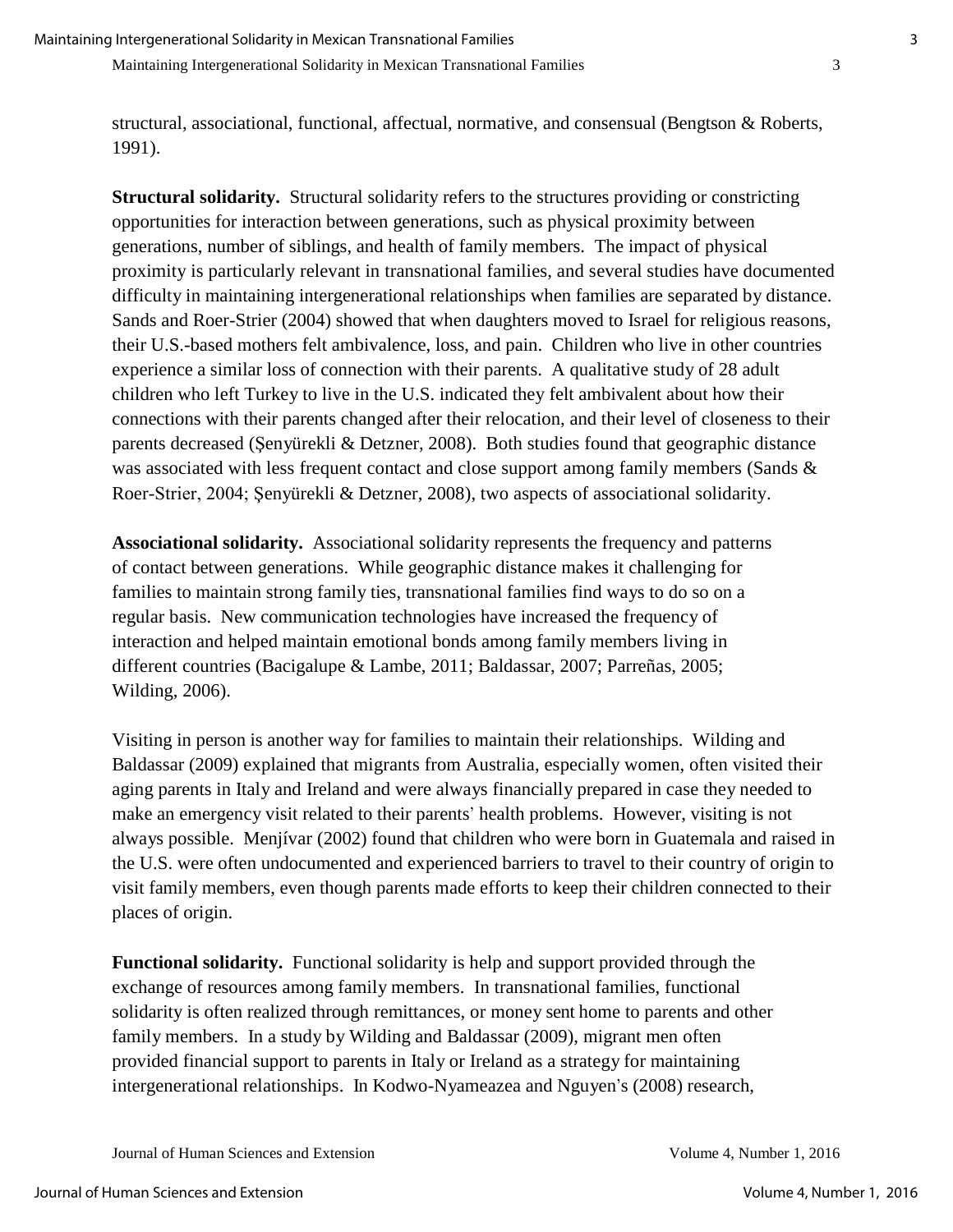Ghanaian adult children in the U.S cared for aging parents living in Ghana through sending remittances, which could be used to pay medical bills or maintain and build houses in Ghana.

**Affectual solidarity.** Affectual solidarity depicts the type and degree of closeness and positive sentiment among family members. In Kodwo-Nyameazea and Nguyen's (2008) study, the Ghanaian adult children claimed that providing care for their aging parents was their way of showing solidarity in the family; it was a means of expressing respect and appreciation to parents who had provided support in the past. This indicates that remittances have both a functional and an affectual purpose.

**Normative solidarity.** Normative solidarity indicates attitudes about the importance of family and values related to helping and supporting family members. Seelbach (1984) defined this as the expectations of children to provide for their parents. Research on parents with migrated children in rural China suggests that parents' evaluations of children's filial responsibility did not decrease after migration. Parents rated filial piety more highly if children sent financial support and if parents helped take care of grandchildren.

**Consensual solidarity.** Consensual solidarity refers to the degree of agreement on attitudes and values between generations. Many transnational families strive to keep their cultural norms of origin. Nesteruk and Marks (2009) found that Eastern European transnational families also maintained their beliefs and cultural norms that emphasized family connection and interdependence.

## **Cultural Context**

Though recent studies have explored how immigrants across many countries maintain their family ties with family members in their country of origin (Kodwo-Nyameazea & Nguyen, 2008; Parreñas, 2005; Şenyürekli & Detzner, 2008), little research has examined family ties of migrants in the U.S. from Mexico specifically. Because research suggests that there are culturally-specific ways of talking about and conceptualizing caregiving (Wilding & Baldassar, 2009), the following section provides an overview of Latino family culture and its implications for caregiving.

The Latino family is embedded in a collectivist belief system that values interdependence across the extended family network (Falicov, 2001). Familismo refers to the value placed on extended families, including loyalty and a strong desire to maintain family ties (Dillon, De La Rosa, Sastre, & Ibañez, 2013). Even when physically separated, families remain part of a "web of family and intergenerational connectedness" (Falicov, 2001, p. 314). Familismo may be even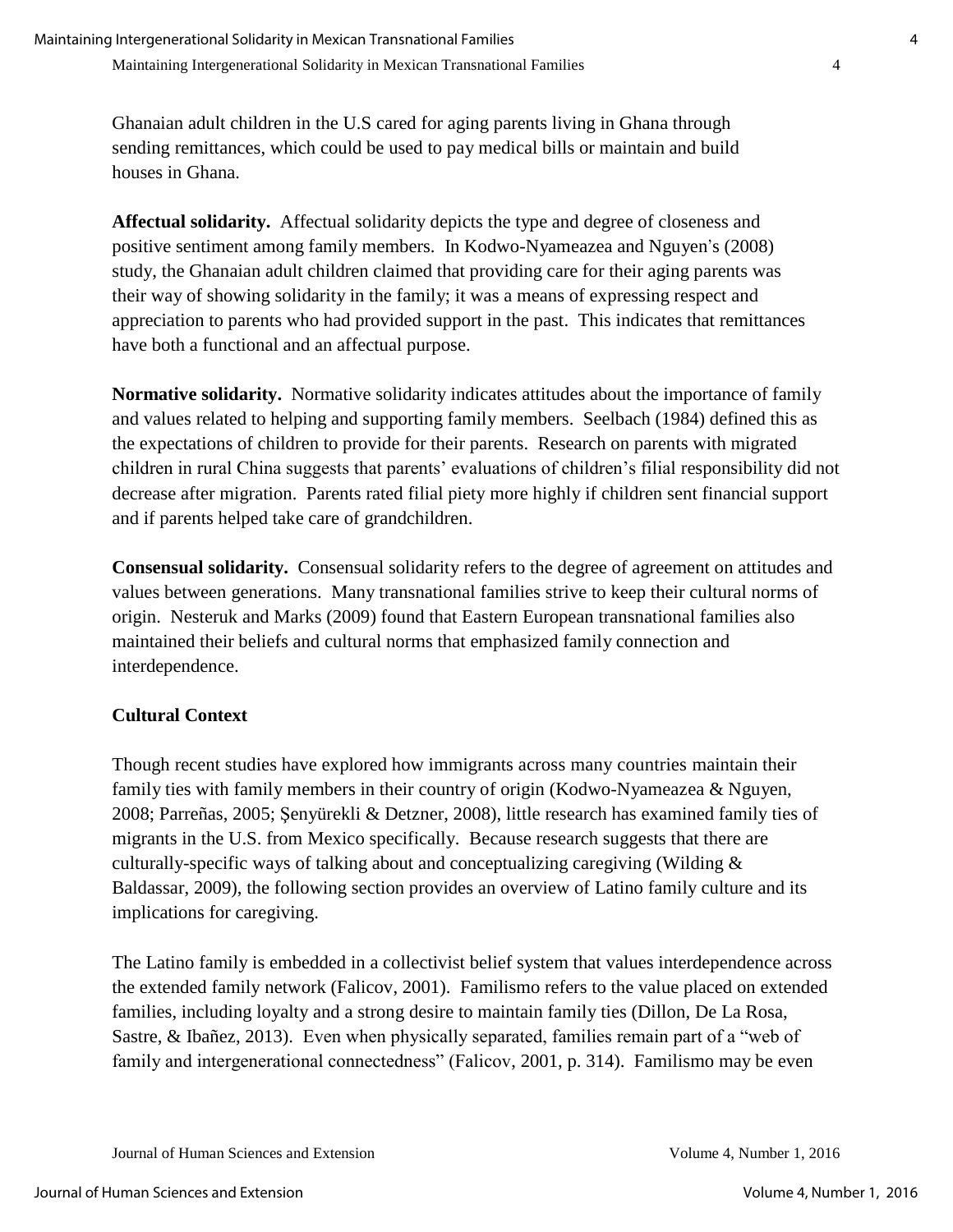more salient during family separations, as a more flexible family system may mitigate parental absences (Dreby & Adkins, 2012).

Giving financial support, living together, and providing emotional advice most often reflect interdependence among family members (Falicov, 2001). Gomes' (2007) study found that parents provided financial help, services, gifts, and childcare to their children. Children also provide financial support to their parents. Among Latino adults 55 and older, parents felt their adult children were only peripherally involved in their lives, though they still demonstrated care in specific ways, such as providing support when a health need arose (Ruiz & Ransford, 2012).

Migration poses challenges to providing care to family members. Elderly parents in Mexico may require physical care that cannot be provided when children are physically absent and may suffer emotional losses due to separation from their children (Antman, 2010). In some cases, Latino parents may not even consider contacting a distant child for support (Ruiz & Ransford, 2012). Even though having a migrant child in the U.S. is associated with poorer health outcomes, it is unknown whether children migrate in response to parent's health concerns or if the concerns arise later (Antman, 2010).

Solidarity in intergenerational relationships is clearly relevant within Mexican families, but research is still needed on transnational families. Therefore, the purpose of this study was to explicitly apply the lens of the intergenerational solidarity framework (Bengtson & Roberts, 1991) to (a) identify examples of intergenerational solidarity between adult migrant children in the U.S. and their parents in Mexico and (b) to identify challenges to maintaining intergenerational solidarity in the Mexico-U.S. transnational family context.

## **Method**

## **Dataset**

This study used an existing data set of interview transcripts from a 2007-2009 research project titled "Mexican Agricultural Workers in Minnesota: A Study of Transnational Work and Family Issues," funded by the National Institute for Food and Agriculture International Science Education Program. Included below is a brief description of the original study's data collection procedures and sample description and of the current study's data analysis processes. [For a more complete description of the original study, see Solheim, Rojas-García, Olson, and Zuiker (2012).]

Minnesota-based participants were recruited by University of Minnesota Extension educators who had strong relationships within the Latino community. Eligible participants were Mexican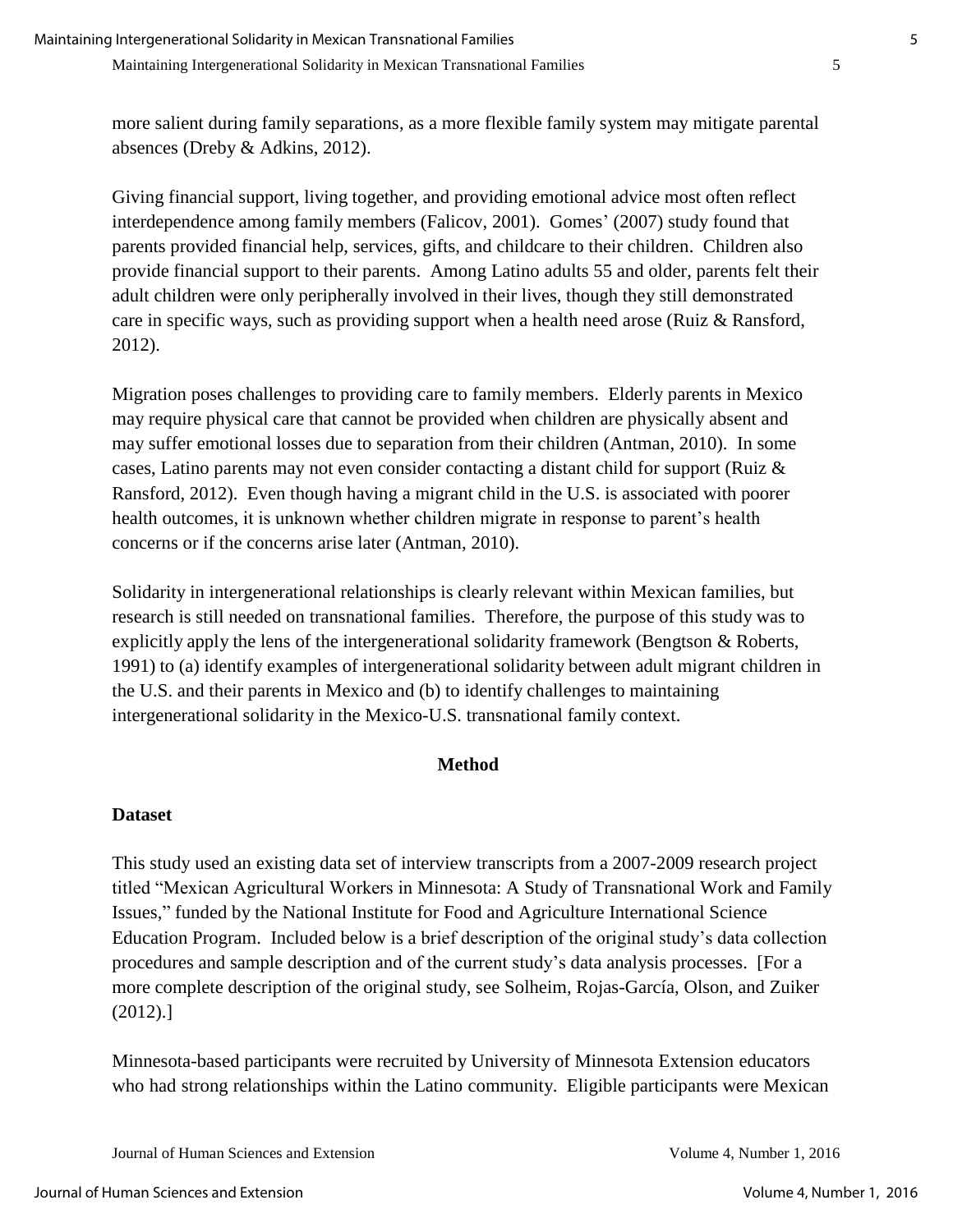immigrants who were employed in agricultural jobs, had worked in Minnesota for under eleven years, were supporting family in Mexico, and had a family member in Mexico potentially willing to participate in the study. Extension educators contacted potential participants personally to establish their eligibility and to provide assurance that their participation would be kept confidential. After the Minnesota interview, immigrants contacted a family member in Mexico to request participation. After receiving notification of willingness to participate, Mexico-based researchers contacted the family member in Mexico and obtained consent. Native Spanish speakers in Minnesota and Mexico conducted the 60- to 90-minute semistructured interviews. Interviews were transcribed verbatim in Spanish and then translated into English. Bilingual research team members verified the accuracy of transcripts and their translations.

## **Sample Description**

The sample for this study was 13 adult children-parent pairs from the larger study. The adult children from Mexico were working in agricultural enterprises in Minnesota and were sending remittances to support their parents in Mexico. Parents who received remittances in Mexico from their adult children in Minnesota were interviewed. In four cases of parent's ill health or reluctance to speak, a sister or sister-in-law was interviewed. In three cases, a parent was interviewed concurrently with a sibling. Since these siblings discussed the adult child and parent's relationship and were the conduit between generations, their interviews were included for analysis.

Adult children in this study were born in Mexico and currently reside in rural areas in southeastern Minnesota. Parents in Mexico lived in six different states and eleven different towns, seven in urban areas and six in rural areas. Parents' average age in Mexico was 74 years, ranging from 48 to 88. Siblings included five sisters and one sister-in-law, whose ages ranged from 38 to 48 years, with an average of 43.67.

The Minnesota-based sample included five females and eight males. Their average age was 40 years, ranging from 27 to 50. One adult child held a university degree, three had graduated from high school, four graduated from middle school, two finished elementary, and three had less than elementary or an unknown level of education. Ten of the adult children were married, and three were single, divorced, or widowed.

## **Data Analysis**

This study employed a deductive qualitative data analysis process, using an existing conceptual model to arrive at a better delineation of concepts and hypotheses by testing, refining, and refuting it (Gilgun, 2005). In this study, the intergenerational solidarity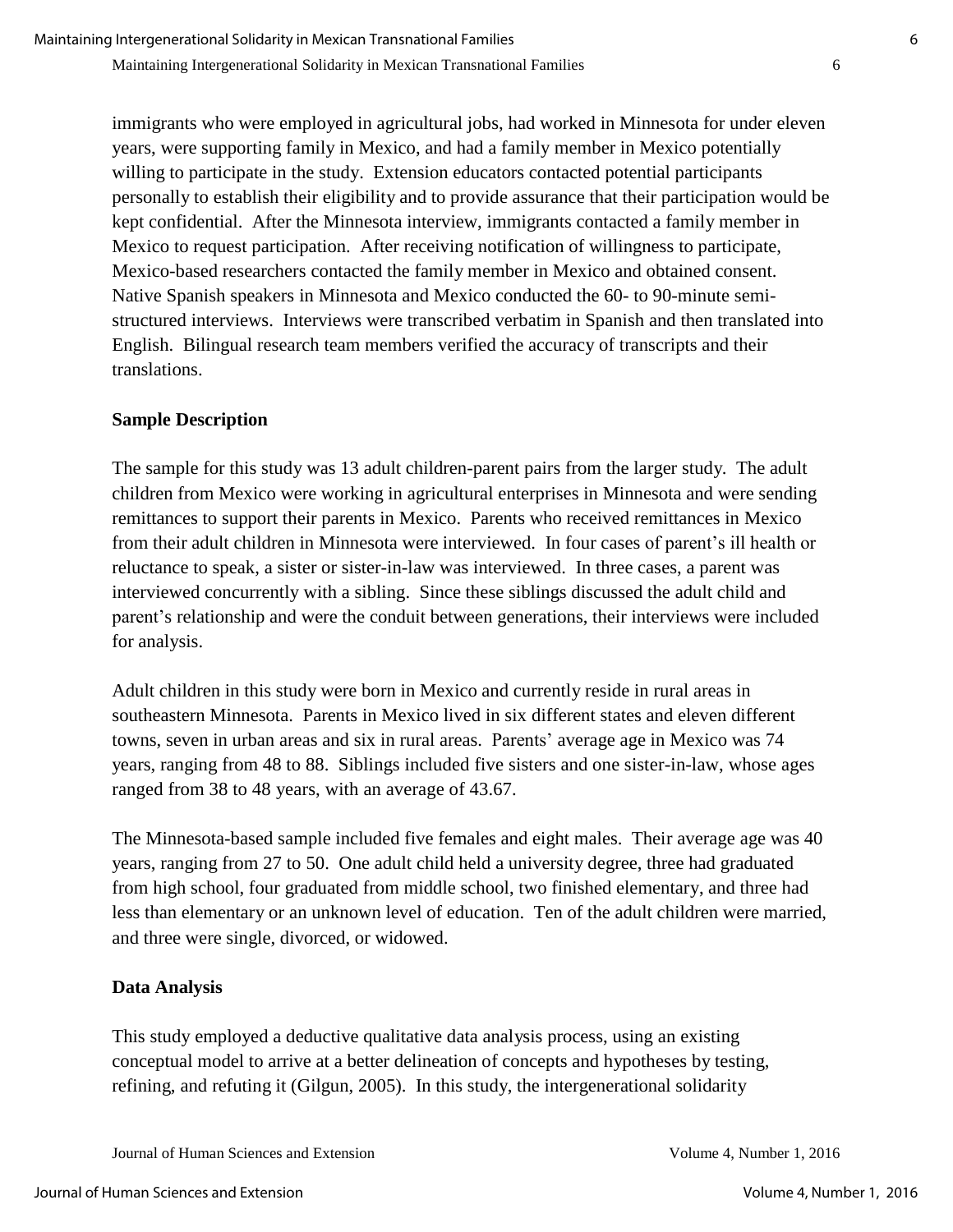framework was used to examine intergenerational family relationships in a transnational context.

First, using Bengtson and Roberts' (1991) definitions, interviews were read several times to identify text that related to the six dimensions of intergenerational solidarity: structural solidarity, associational solidarity, functional solidarity, affectual solidarity, normative solidarity, and consensual solidarity. Selected text included not only general examples of each dimension but also unique examples or challenges represented in Mexican transnational families' experiences. NVivo 8 software (QSR International, 2008) was used to organize the data.

Second, excerpts for each dimension were checked by two other members of the research team to assure that they accurately reflected the respective theoretical dimensions. In very few instances when differences among researchers emerged, they were discussed until consensus was reached. For example, one researcher initially thought that consensual solidarity was not represented in the text, but the researchers then discussed their identification of shared values present in several family interviews.

Third, once there was agreement that the interview text was accurately coded for each solidarity dimension, the selected excerpts from interviews were labeled and categorized to find dominant themes that captured the common characteristics of each dimension. Twelve themes were identified, including the six dimensions and six additional subthemes. All themes were discussed with the research team to reach consensus.

#### **Trustworthiness**

Trustworthiness in qualitative research refers to the standards used to protect the quality and accuracy of the data (Morrow, 2005). Trustworthiness is evaluated through credibility, transferability, dependability, and confirmability (paralleling quantitative criteria of internal validity, external validity, reliability, and objectivity; Lincoln & Guba, 1985). Credibility is achieved through sound methods. In this study, peer debriefing was the method used to ensure credibility. Team members discussed each dimension, confirming that the data reflected the identified theoretical dimensions and confirming the dominant themes. Transferability was achieved in this study by providing a detailed description of the sample and the context in which the data were collected. We demonstrate dependability and confirmability by providing quotations to illustrate the themes and reflect participants' voices, not those of the researcher.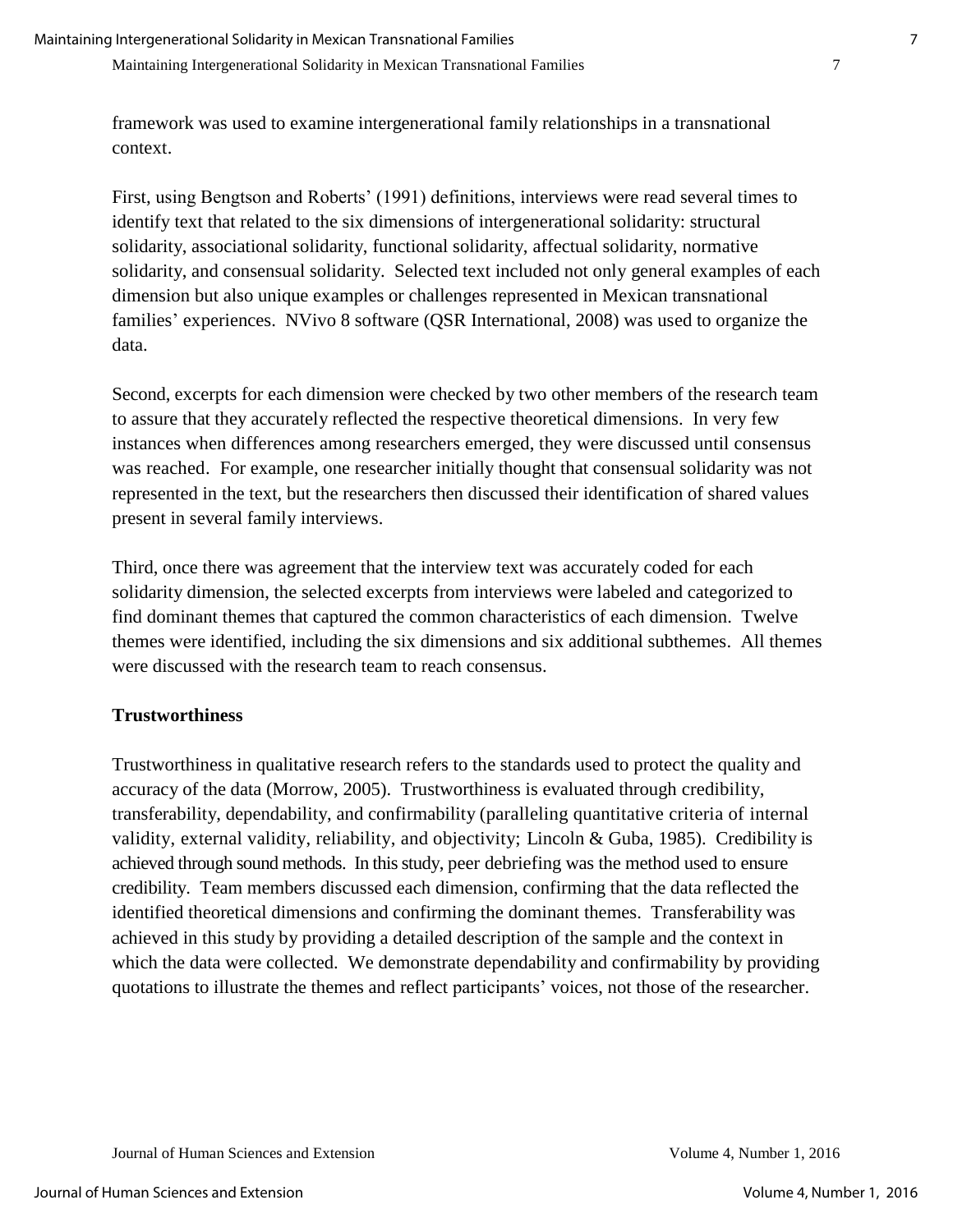#### **Results**

Evidence of all six dimensions of intergenerational solidarity was found during data analysis. Examples that illustrate each dimension are presented below. Examples are also presented that describe challenges to achieving solidarity in the transnational context.

#### **Structural Solidarity**

Structural solidarity is described by Bengtson and Roberts (1991) as structures that constrict or provide opportunities for interactions between generations. The geographic distance of family members due to migration of one or more family members represents a structure that limited interrogational interaction. However, families overcame this challenge in a variety of ways. Migrants' siblings played a critical role in enacting structural solidarity across two countries and two generations.

**Transnational family separation.** It was apparent that transnational families experienced challenges in their ability to interact with one another due to large geographic distances separating migrants in Minnesota from their families in Mexico. But parents understood how economic challenges in Mexico propelled their migrant son or daughter to cross the border. They expressed their desire to be physically with each other but tolerated the separation in light of potential economic benefits. A migrant son whose parents lived in Mexico expressed his hope to stay in the U.S.:

Yes, but if I have the chance of living here, legally, being able to visit my relatives in Mexico, well, that would be fine, maybe I can see that dream of having my own business become real here, living here…We live with more comfort, we are better off, without the tension that means not knowing if you can make ends meet.

**Parents' health problems.** Interaction between migrants in Minnesota and their family members in Mexico increased when older parents experienced health problems. Remittances became crucial to the family's ability to obtain medical supplies. One migrant's sister stated: "And when my brother sends me some money, I also buy [our parents] the medicines they need, mainly for my father, who was very ill. In fact, Félix [sic] was supporting my father with us, for a long time."

**Role of siblings in Mexico**. Siblings in Mexico acted as migrants' 'agents,' using money remittances to take care of parents' needs. A sibling in Mexico said:

He asks me to try and manage the situation and the problems as much as I can, because sometimes he has a hard time, as he has his own financial problems. And he has his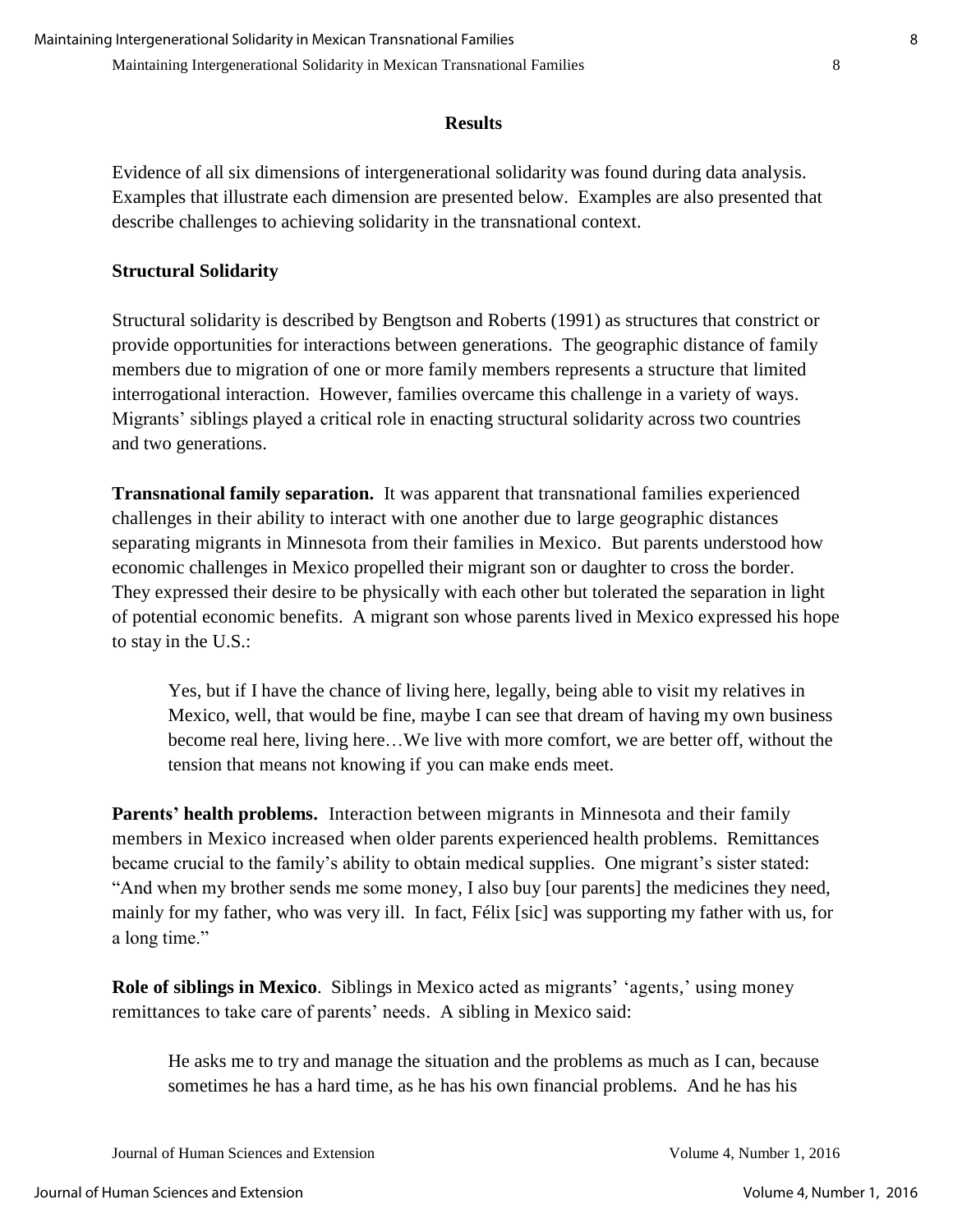family to take care of, and sometimes he asks me: "Help me, support me, so that our parents can solve their problems, lend me a hand"... He asks me to always take care of them and he promises he will support me, so that my parents (my mother now) don't lack anything that is necessary.

### **Associational Solidarity**

Associational solidarity is represented by the frequency and patterns of contact between generations (Bengtson & Roberts, 1991) through face-to-face and technology-assisted interactions. All of the families in this study were in frequent contact via telephone and Internet. Some families were able to visit one another, though several were unable to travel between countries due to lack of documentation.

**Technology-assisted communication.** Associational solidarity was maintained by all families in this study by talking with each other regularly. One sister-in-law in Mexico said: "…there is a distance between us because she left, but she keeps in touch with us, constantly." Land phones were most frequently used because "on the line telephone at home that is the least expensive way." Parents in Mexico considered phones a necessity to maintain contact with their adult children in the U.S.

Cell phones and the Internet allowed for photo exchange as a means to maintain intergenerational solidarity. However, elder parents' lack of familiarity with the Internet was a barrier to its use. One migrant said:

My daughter uses Internet, which is much cheaper, but my parents don't know how to use it. My mom doesn't like the Internet. We used to write to her on the Messenger but she didn't feel at ease talking to a machine. She wanted to hear my voice.

Parent-child conversations were mostly about their daily lives in Mexico and the U.S.: "…how they are doing, the weather, the house, if they need anything. About my brothers and sisters, about my dad, almost the whole week we get through." Families also talked about remittance use. They discussed why and how much money was needed and whether, when, and how the migrants would send the money. A migrant son in the U.S. described these conversations:

[We talk] about how my dad is doing, if they have enough food, how my sisters and brother are doing, what problems they have had, if the house is all right, if they need money…Sometimes we talk about it (the purpose of sending money) on the phone, but then we usually send the money to one person only.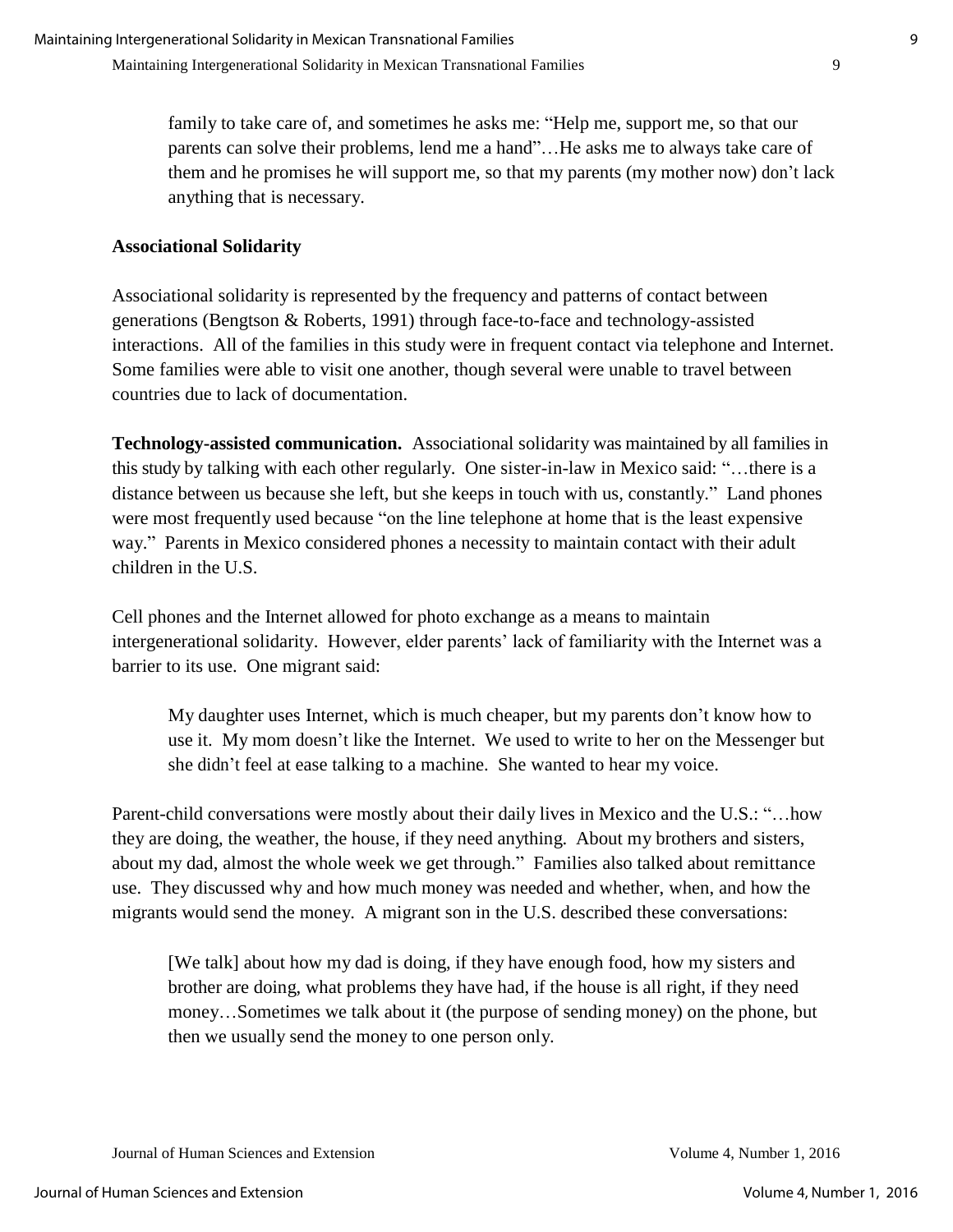**Visiting.** Visiting was used to maintain associational solidarity but only if they could financially afford to travel. Five parents visited their adult children in the U.S. However, migrants rarely traveled to Mexico, and only when there were emergencies. One woman remembered that her migrant sister-in-law "came once, when her mother was seriously ill; she came to see her and to help her."

The primary barrier to travel was that they lacked documentation that would allow them to reenter the U.S. One sister in Mexico described how her brother "has never returned…simply fearing not to be able to go back [to the U.S.]." Four migrants in the study never visited Mexico after leaving; three visited Mexico only once during the 10 to 15 years they had lived in the U.S. A mother in Mexico shared: "She is sorry because she can't come, as she doesn't have papers. She would like to see us, and [her husband] would like to see her."

## **Functional Solidarity**

Functional solidarity (Bengtson & Roberts, 1991) was evident through remittances, not surprising because sending and receiving remittances was required for participation in the study. [For a complete description of the frequency and amount of remittances between generations in these Mexican transnational families, see Solheim et al. (2012).] For five Minnesota migrants, remittances were the only source of financial resources for their parents in Mexico. For others, remittances were sent for special purposes or to provide parents with an improved quality of life. Considering remittance behavior as an expression of functional solidarity revealed that for these transnational families, this exchange of money held deeper and symbolic meanings beyond an instrumental economic survival function.

It was difficult for migrants to be a long distance from aging parents; they could not provide any physical assistance when parents needed it. One migrant shared: "My parents are elderly people, they could pass away, they could get a serious illness, they could have a serious accident, and there is no way to come and go very quickly." So adult children substituted financial support for physical support. One migrant commented: "When she tells me that she is ill...I keep thinking about her. So far away and I can't help her, I can help her financially, but not comfort her morally or help her physically." Another shared: "I am not there to see how they are doing and sometimes, sending a little money makes you feel better because you feel you are helping them"

Remittances were sent to parents because they symbolically expressed care and concern by migrants for their parents, over and above providing for them financially. A sister in Mexico saw that receiving remittances made her parents and the migrant son in Minnesota feel better: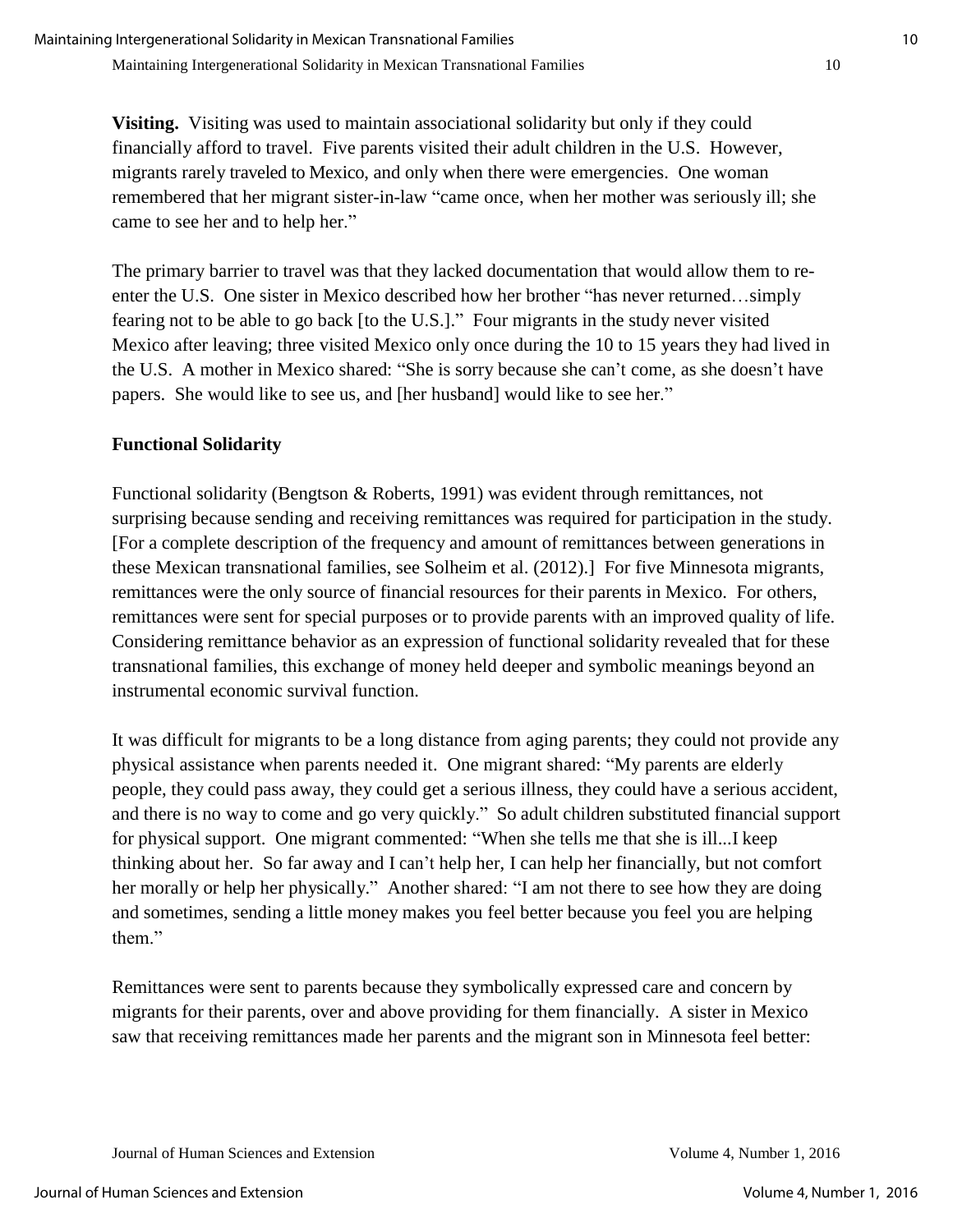I don't think they would have problems, because [father's] retirement added to what he gets from farming…is enough for them to survive…Maybe, but if he sends money to them it is more to make them feel better, and not so much because they are in need. They won't stop having food if he doesn't send the money. But he feels better that way, because he is so far away.

One parent in Mexico was appreciative of her son's financial support:

I have had financial benefits thanks to them, because they are concerned about everything: they give me for food, they gave me to build a bedroom, everything, they have gathered money for me (for the operation), they have bought all the furniture, they have made improvements in my little house."

## **Affectual Solidarity**

Examples of affectual solidarity, the type and degree of closeness and positive sentiment between family members (Bengtson & Roberts, 1991), were found in families in this study. Even from a distance, migrants relied on emotional support from their families in Mexico. A migrant daughter shared: "I think I would first ask my family to help me, mainly my family here, who are the ones who support me. And then, as regards the emotional aspect, I would ask support from my family in Mexico."

Parents in Mexico also worried about their adult children in the U.S. A mother with a 42-year old migrant son in the U.S. worried "that something bad happened to him over there without us knowing about it. An accident at his work, it is not unusual." This concern persisted and was reciprocated through migrants' worry about their parents, even though they tried to shield each other:

Sometimes, even the tone in our voice, we know each other well, I know when my son has a problem, because of the tone in his voice, and he knows me and he knows his grandma. So he knows when we have problems: "Listen, you have some kind of problem." "No. Well, yes. You see, this and that happened." And he worries.

**Longing and enduring.** Though Mexican transnational families in this study worked to maintain intergenerational affectual solidarity, these efforts were not always satisfying. Because affectual solidarity is symbolic, emotional, and about relational love, families were not satisfied with their attempts to enact affectual solidarity at a distance; a deep sense of longing was evident in participants' narratives: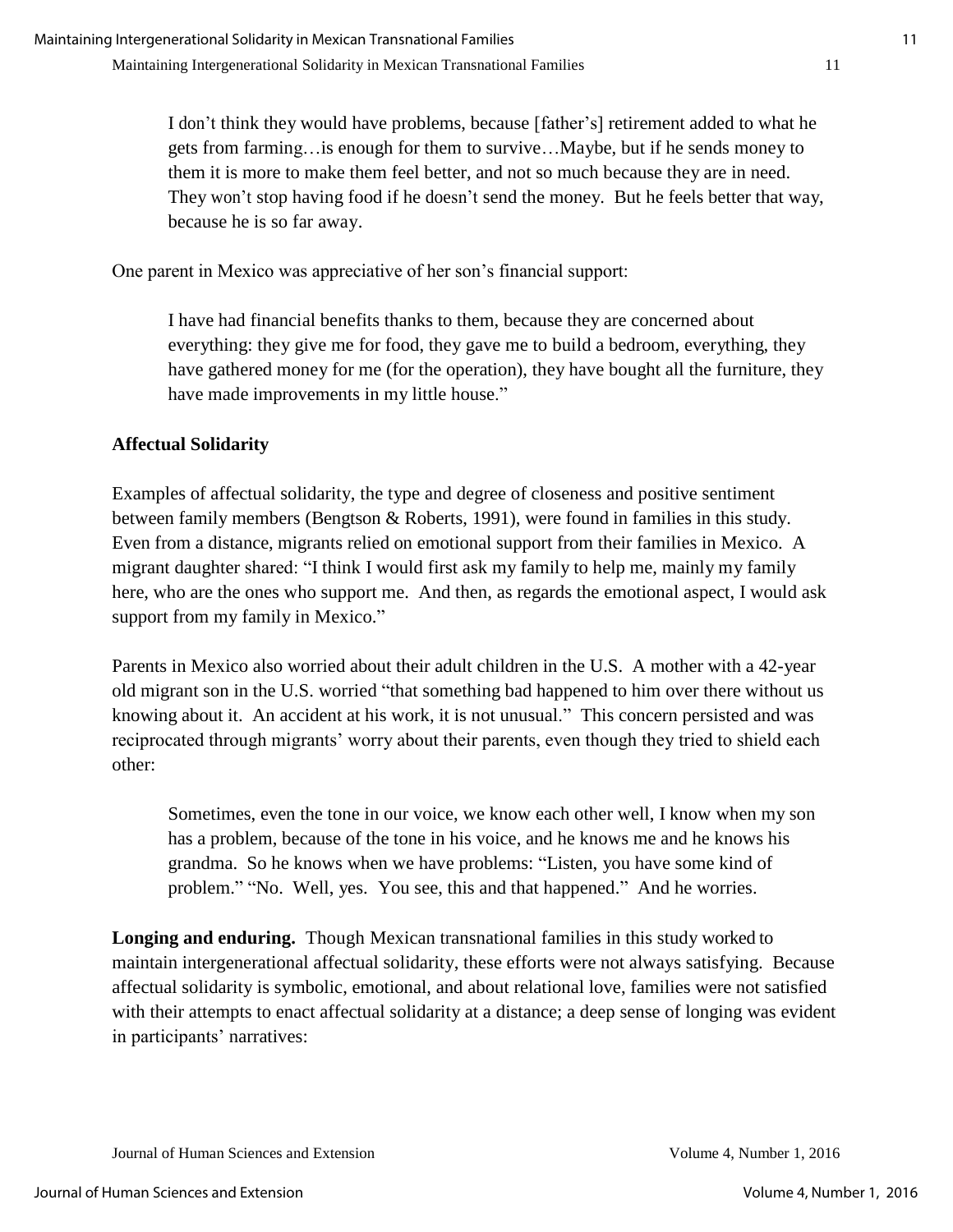I feel sad because I need him, as we have always been together all the time. Even when we talk each other on the phone, it is not the same as being with him. The truth is that it is quite hard to have your family so far away. It is emotionally difficult.

These families endured the situation because they understood the economic necessity or the opportunities for a better life in the U.S. One parent said:

Their absence is an empty space that they leave and you can't fill it. But with the idea that they are going to be better off, for example, that he could work and be better off over there, you become satisfied about their leaving.

## **Normative Solidarity**

A cultural norm of familismo emerged in the dimension of normative solidarity, which indicates joint values about supporting family (Bengtson & Roberts, 1991). Across narratives, parents and migrants expressed the importance of family. A migrant stated: "Our goal must be our family's welfare, as much for my family here as for my family back there." Universally, migrants would live with and care for their parents if their situations allowed it. A migrant son in the U.S. shared his hope: "I would have my own little house and I would take care of my folks as long as they live." A migrant's sister in Mexico stated: "His greatest wish was to try and take our parents with him, and, well...he has been struggling to manage that, but unfortunately our parents were too elderly. It was always his wish, but he couldn't achieve that."

## **Consensual Solidarity**

Finally, consensual solidarity indicates the degree of agreement on values between generations. The value of education was particularly salient and consistent across generations. When one mother was asked if her son's migration was worthwhile, she stated: "Yes, because he came to learn something." Her son similarly described his primary goals as educational, stating "I want to obtain a college degree…I want to graduate from university and then have a family."

## **Discussion**

The purpose of this study was to understand how Mexican transnational families maintain intergenerational solidarity despite the challenges of a transnational context. The geographic distance that separated family members made structural solidarity very difficult. However, families found ways to stay connected and maintain a sense of family through other dimensions of solidarity.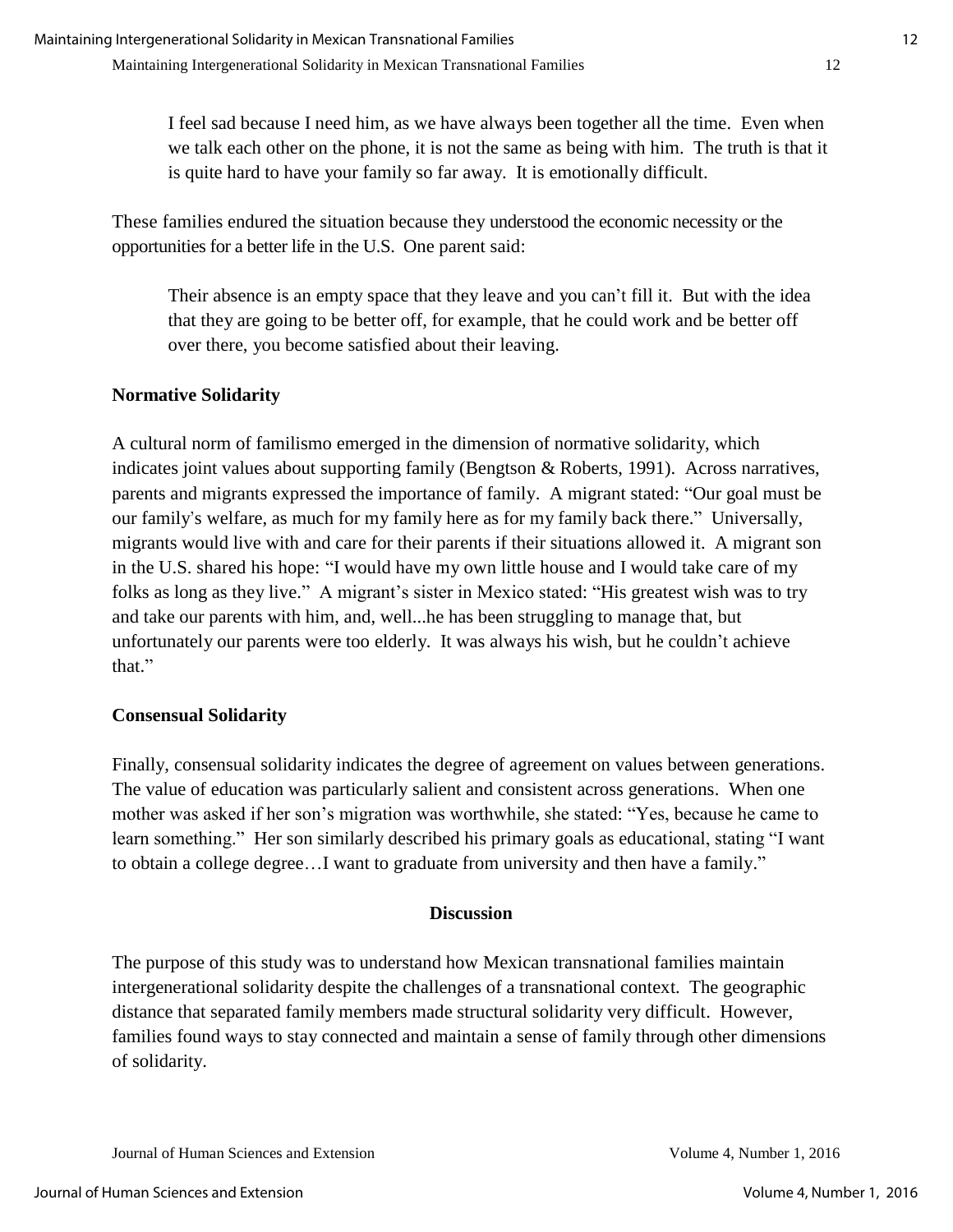Culturally, Mexican families are grounded in a strong sense of familismo which emphasizes the importance of family and interdependence among members (Falicov, 2007). This shared value, evidence of normative solidarity, provided strong motivation on both sides of the border to maintain family connections. Nesteruk and Marks (2009) found a similar motivation in their study of Eastern European transnational families.

Based on this motivation, family members in this study made significant efforts to stay in touch with one another (associational solidarity). Similar to other transnational families, migrants in the U.S. and their parents in Mexico kept in touch primarily through phone calls and via the Internet (Baldassar, 2007; Wilding, 2006). It was evident that families maintained their closeness (affectual solidarity) by expressing love, emotional support, and concern for each other over the phone and online. Family members longed for each other but endured their situations because children had better opportunities in the U.S.

Because adult children in Minnesota were unable to freely travel to Mexico, they tended to substitute financial support for physical support. Remittances from adult children to their parents were conduits for expressing love and concern for parents and reflected a cultural norm of interdependence in Mexican families. Structurally, siblings in Mexico became a significant bridge between parents who were experiencing health problems and the Minnesota-based migrants who were unable to provide physical support.

Results of this study indicate that some dimensions of intergenerational solidarity were interconnected. In Mexican transnational families, making contact and sending remittances were important methods to express love, support, and concern. Remittances also reflected the norm of interdependence in Mexican transnational families. Thus, results suggest that associational solidarity and functional solidarity are connected to affectual solidarity, and functional solidarity is connected to normative solidarity in this transnational context.

#### **Limitations**

One limitation of this study arises because the data were collected for other purposes; specific questions relating to intergenerational solidarity were not asked. For example, consensual solidarity could not be thoroughly explored as the original study did not ask questions to ascertain agreement on values, attitudes, and beliefs between generations. Future research could formulate specific questions that more deeply explore the constructs of Bengtson and Roberts' (1991) framework. Additionally, this study included only migrant workers who sent remittances to their families. Thus, it is impossible to identify other forms of support and solidarity in this dataset.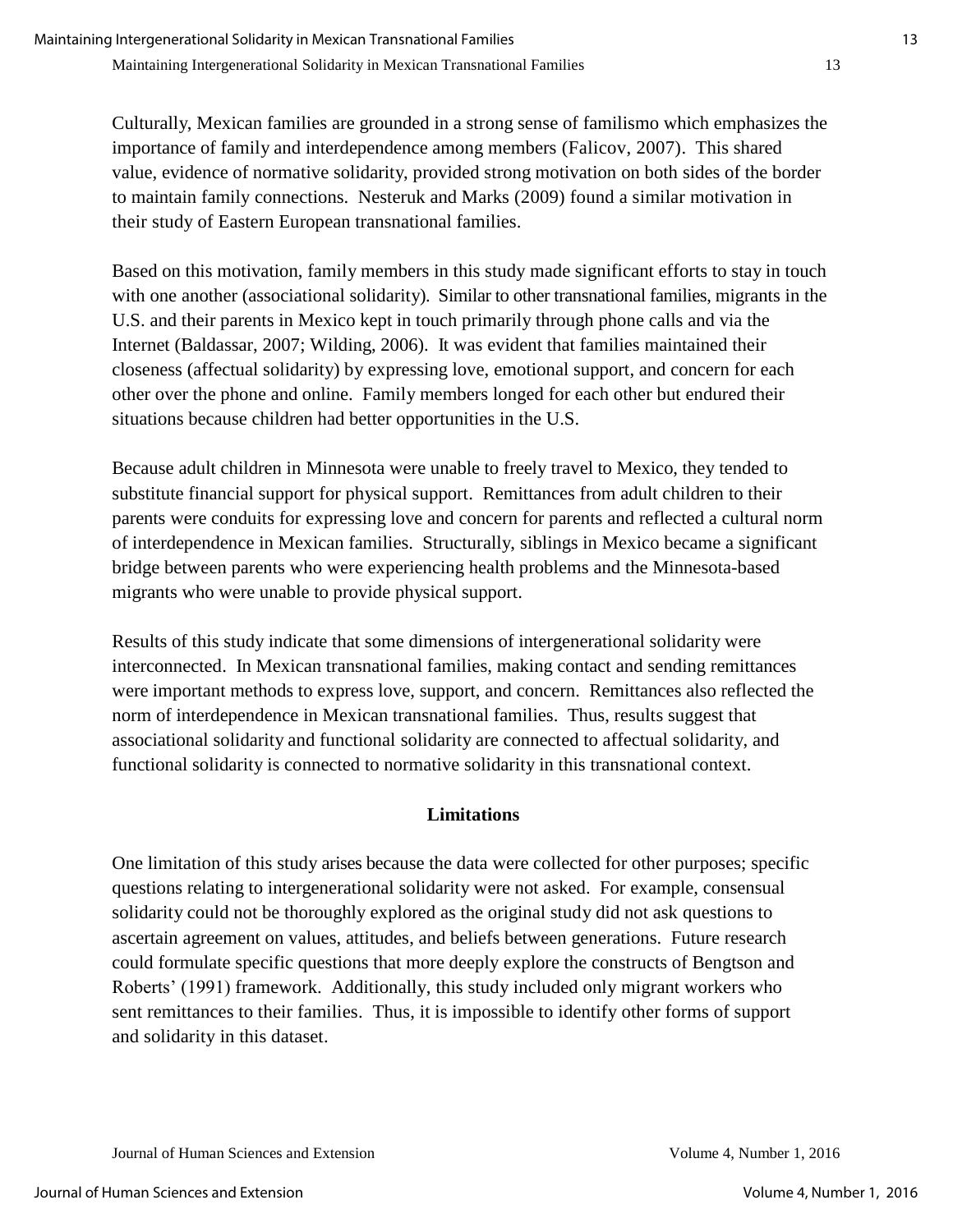Finally, the interviews were conducted in Spanish and translated into English. As a result, participants' thoughts expressed in their native Spanish language might have been less precise after translation into English. However, great care was taken to minimize those inaccuracies through a thorough review by bilingual researchers on the team.

## **Implications**

Findings from this study have implications for employers, policymakers, family educators, and clinicians. Findings can help sensitize employers of transnational migrant workers about the stress that arises from being far away from aging parents. Providing flexibility in vacation time and emergency family leave would give migrants the ability to travel home to attend to ailing parents.

Current policy deliberations would benefit from a better understanding of transnational families. The families in this study were all employed in the agricultural industry that depends on migrant labor to fill jobs. Migrant workers with aging parents in Mexico would benefit from policies that would reduce travel barriers and allow them to travel to their home country without concern for being unable to return. There have been some recent immigration policy shifts to allow for such visits. For example, *Deferred Action for Childhood Arrivals* allows immigrants who came to the U.S. illegally as children to receive an exemption from deportation, and they may apply to travel to visit ailing relatives or to attend funerals (U.S. Citizenship and Immigration Services, 2015). Such policies allow immigrants to fulfill important family roles and then return to their jobs in the U.S.

Family educators can expand their conceptualizations of support to include the many types and methods of intergenerational solidarity and can help their clients recognize and strengthen their available methods of connection. Family educators might also help parents think about ways to increase closeness with children who remain in the home country. Sharing rituals of connection via technology communication may be adapted for a transnational context (Bacigalupe & Lambe, 2011). Results of this study demonstrate many meaningful and creative strategies that transnational families employ to maintain intergenerational solidarity.

Family educators who work with migrant families on financial management would benefit from understanding how remittances represent more than financial support; they also symbolize love, care, and an important means to maintain intergenerational solidarity. It is important to note that family, including aging parents, plays a considerable role in immigrants' money management choices. Financial education could involve the broader family in planning and budgeting choices. Educators can respect the need for remittances and/or travel to be included in budgeting and saving plans.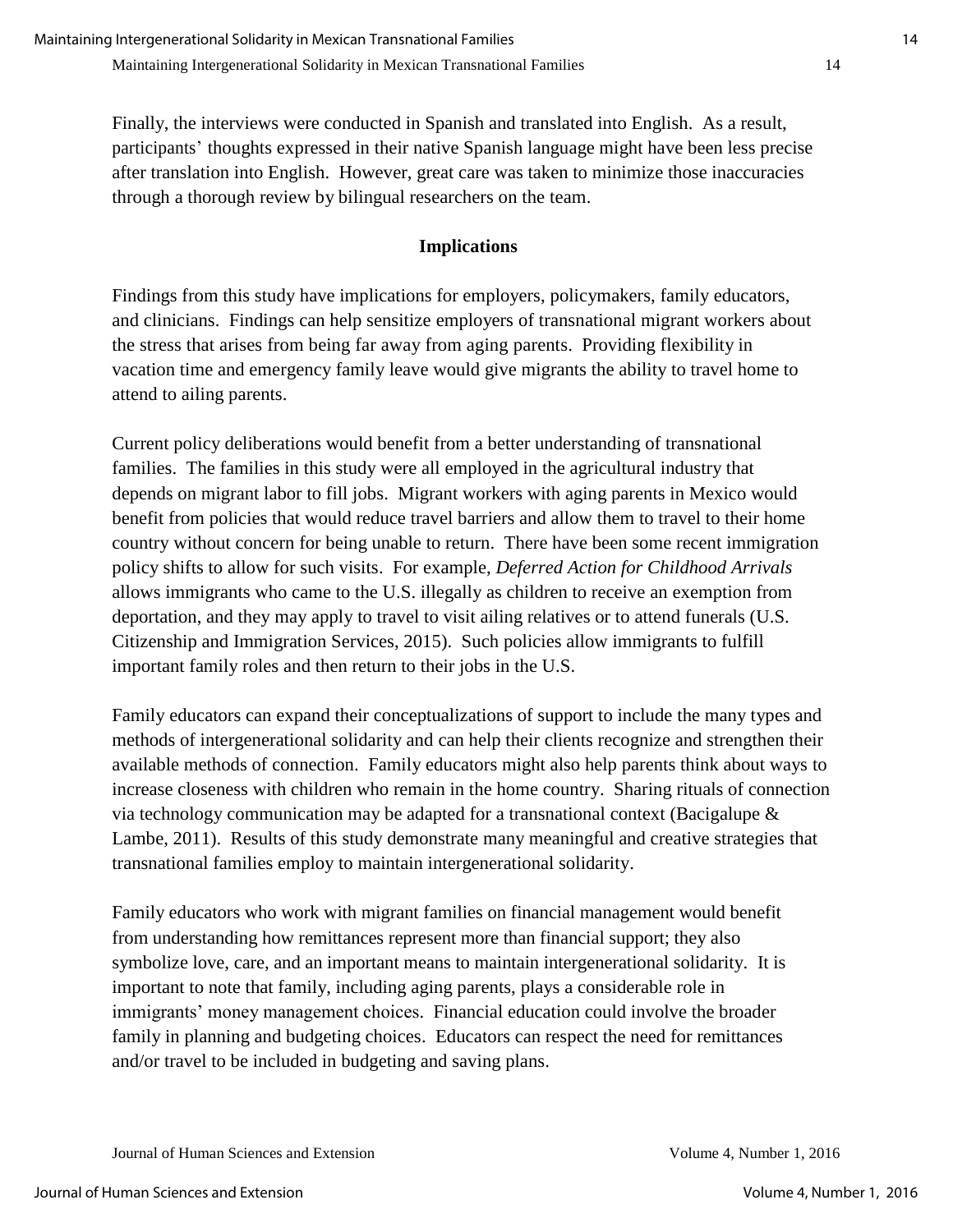Finally, these results also suggest that family clinicians should carefully assess how a client defines family and how this might include members in another country. Such an approach will minimize the risk of diagnosing depression without recognizing the underlying stress of separation (Falicov, 2007).

#### **References**

- Antman, F. M. (2010). Adult child migration and the health of elderly parents left behind in Mexico. *American Economic Review, 100*(2), 205–208. doi:10.1257/aer.100.2.205
- Bacigalupe, G., & Lambe, S. (2011). Virtualizing intimacy: Information communication technologies and transnational families in therapy. *Family Process*, *50*(1), 12–26. doi:10.1111/j.1545-5300.2010.01343.x
- Baldassar, L. (2007). Transnational families and the provision of moral and emotional support: The relationship between truth and distance. *Identities: Global Studies in Culture and Power, 14*(4), 385–409. doi[:10.1080/10702890701578423](http://dx.doi.org/10.1080/10702890701578423)
- Bengtson, V. L., & Roberts, R. E. L. (1991). Intergenerational solidarity in aging families: An example of formal theory construction. *Journal of Marriage and Family, 53*(4), 856– 870. doi[:10.2307/352993](http://dx.doi.org/10.2307/352993)
- Dillon, F. R., De La Rosa, M., Sastre, F., & Ibañez, G. (2013). Alcohol misuse among recent Latino immigrants: The protective role of preimmigration familismo. *Psychology of Addictive Behaviors, 27*(4), 956–965. doi:10.1037/a0031091
- Dreby, J., & Adkins, T. (2012). The strength of family ties: How US migration shapes children's ideas of family. *Childhood, 19*(2), 169–187. doi[:10.1177/0907568211411206](http://dx.doi.org/10.1177/0907568211411206)
- Durkheim, E. (1933). *The division of labor in society*. New York, NY: The Free Press.
- Falicov, C. J. (2001). The cultural meanings of money: The case of Latinos and Anglo-Americans. *American Behavioral Scientist, 45*(2), 313–328. doi[:10.1177/00027640121957088](http://dx.doi.org/10.1177/00027640121957088)
- Falicov, C. J. (2007). Working with transnational immigrants: Expanding meanings of family, community, and culture. *Family Process*, *46*(2), 157–171. doi:10.1111/j.1545-5300.2007.00201.x
- Gilgun, J. F. (2005). Qualitative research and family psychology. *Journal of Family Psychology, 19*(1), 40–50. doi[:10.1037/0893-3200.19.1.40](http://dx.doi.org/10.1037/0893-3200.19.1.40)
- Gomes, C. (2007). Intergenerational exchanges in Mexico: Types and intensity of support. *Current Sociology, 55*(4), 545–560. doi:10.1177/0011392107077638
- Kodwo-Nyameazea, Y., & Nguyen, P. V. (2008). Immigrants and long-distance elder care: An exploratory study. *Ageing International, 32*(4), 279–297. doi[:10.1007/s12126-008-9013-4](http://dx.doi.org/10.1007/s12126-008-9013-4)
- Lincoln, Y. S. & Guba, E. G. (1985). *Naturalistic inquiry*. Newbury Park, CA: Sage.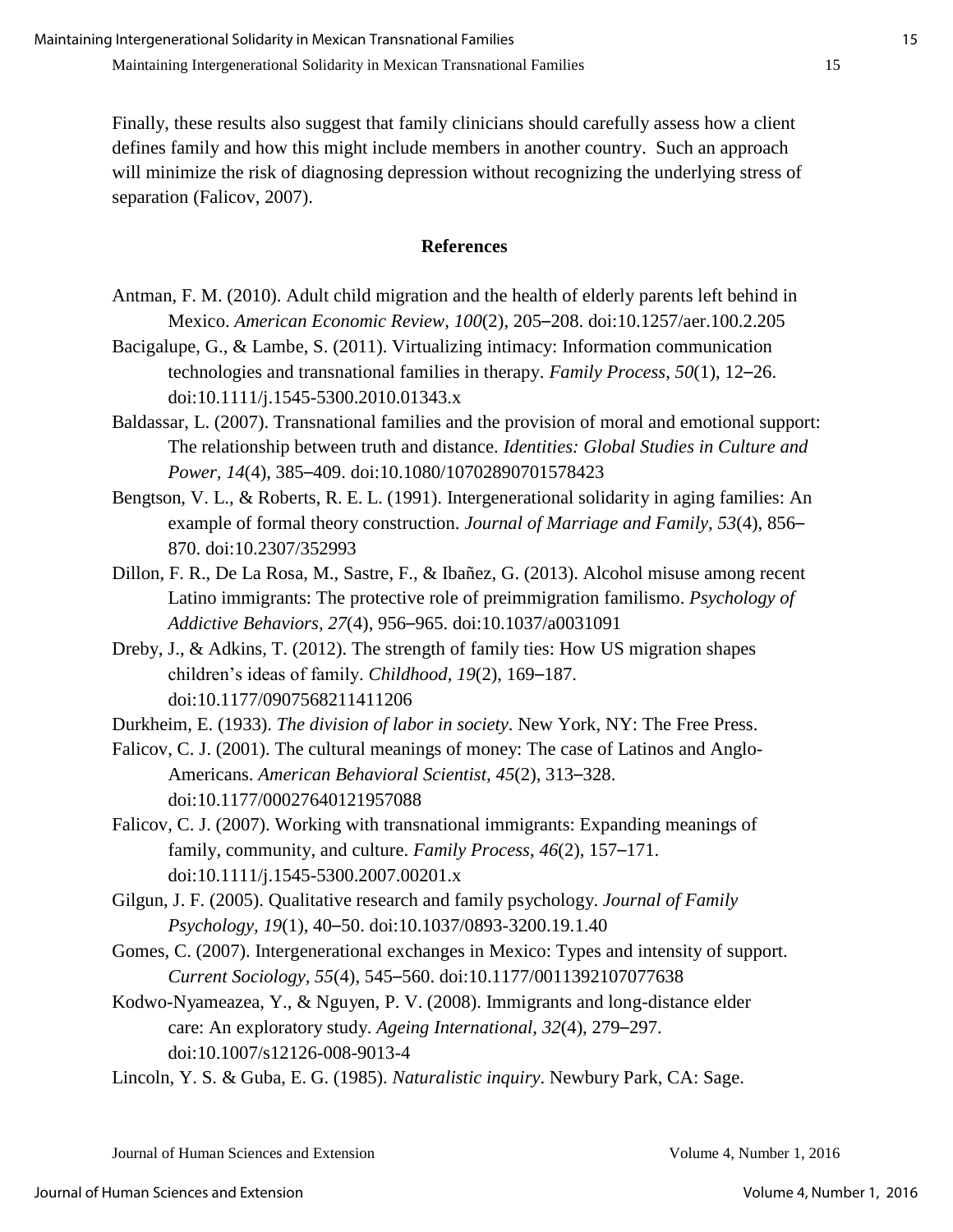- Menjívar, C. (2002). Living in two worlds? Guatemalan-origin children in the United States and emerging transnationalism. *Journal of Ethnic and Migration Studies, 28*(3), 531–552. doi[:10.1080/13691830220146590](http://dx.doi.org/10.1080/13691830220146590)
- Morrow, S. L. (2005). Quality and trustworthiness in qualitative research in counseling psychology. *Journal of Counseling Psychology, 52*(2), 250–260. doi[:10.1037/0022-](http://dx.doi.org/10.1037/0022-0167.52.2.250) [0167.52.2.250](http://dx.doi.org/10.1037/0022-0167.52.2.250)
- Nesteruk, O., & Marks, L. (2009). Grandparents across the ocean: Eastern European immigrants' struggle to maintain intergenerational relationships. *Journal of Comparative Family Studies, 40*(1), 77–95.
- Orozco, M. (2004). *Remittances to Latin America and the Caribbean: Issues and perspectives on development. Report commissioned by the Organization of American States.* Retrieved from http://www.rrojasdatabank.info/iadbremit/orozco04.pdf
- Parreñas, R. (2005). Long distance intimacy: Class, gender and intergenerational relations between mothers and children in Filipino transnational families. *Global Networks, 5*(4), 317–336. doi[:10.1111/j.1471-0374.2005.00122.x](http://dx.doi.org/10.1111/j.1471-0374.2005.00122.x)
- Pew Hispanic Center. (2009). *Mexican immigrants in the United States, 2008.* Pew Research Center. Retrieved from<http://pewhispanic.org/files/factsheets/47.pdf>
- Portes, A., Escobar, C., & Arana, R. (2008). Bridging the gap: Transnational and ethnic organizations in the political incorporation of immigrants in the United States. *Ethnic and Racial Studies, 31*(6), 1056–1090. doi:10.1080/01419870701874827
- QSR International. (2008). *NVivo 8* [Computer software]. Available at http://www.qsrinternational.com
- Roberts, R. E. L., Richards, L. N., & Bengtson, V. (1991). Intergenerational solidarity in families. *Marriage & Family Review, 16*(1-2), 11-46. doi: 10.1300/J002v16n01\_02
- Ruiz, M. E., & Ransford, H. E. (2012). Latino elders reframing familismo: Implications for health and caregiving support. *Journal of Cultural Diversity, 19*(2), 50–57.
- Sands, R. G., & Roer-Strier, D. (2004). Divided families: Impact of religious difference and geographic distance on intergenerational family continuity. *Family Relations, 53*(1), 102– 110. doi:10.1111/j.1741-3729.2004.00014.x
- Seelbach, W. C. (1984). Filial responsibility and the care of aging family members. In W. H. Quinn & G. A. Hughston (Eds.), *Independent aging: Family and social system perspectives* (pp. 92–105). Rockville, MD: Aspen Systems.
- Şenyürekli, A. R., & Detzner, D. F. (2008). Intergenerational relationships in a transnational context: The case of Turkish families. *Family Relations, 57*(4), 457–467. doi[:10.1111/j.1741-3729.2008.00514.x](http://dx.doi.org/10.1111/j.1741-3729.2008.00514.x)
- Solheim, C. A., Rojas-García, G., Olson, P. D., & Zuiker, V. S. (2012). Family influences on goals, remittance use, and settlement of Mexican immigrant agricultural workers in Minnesota. *Journal of Comparative Family Studies, 43*(2), 237–259*.*